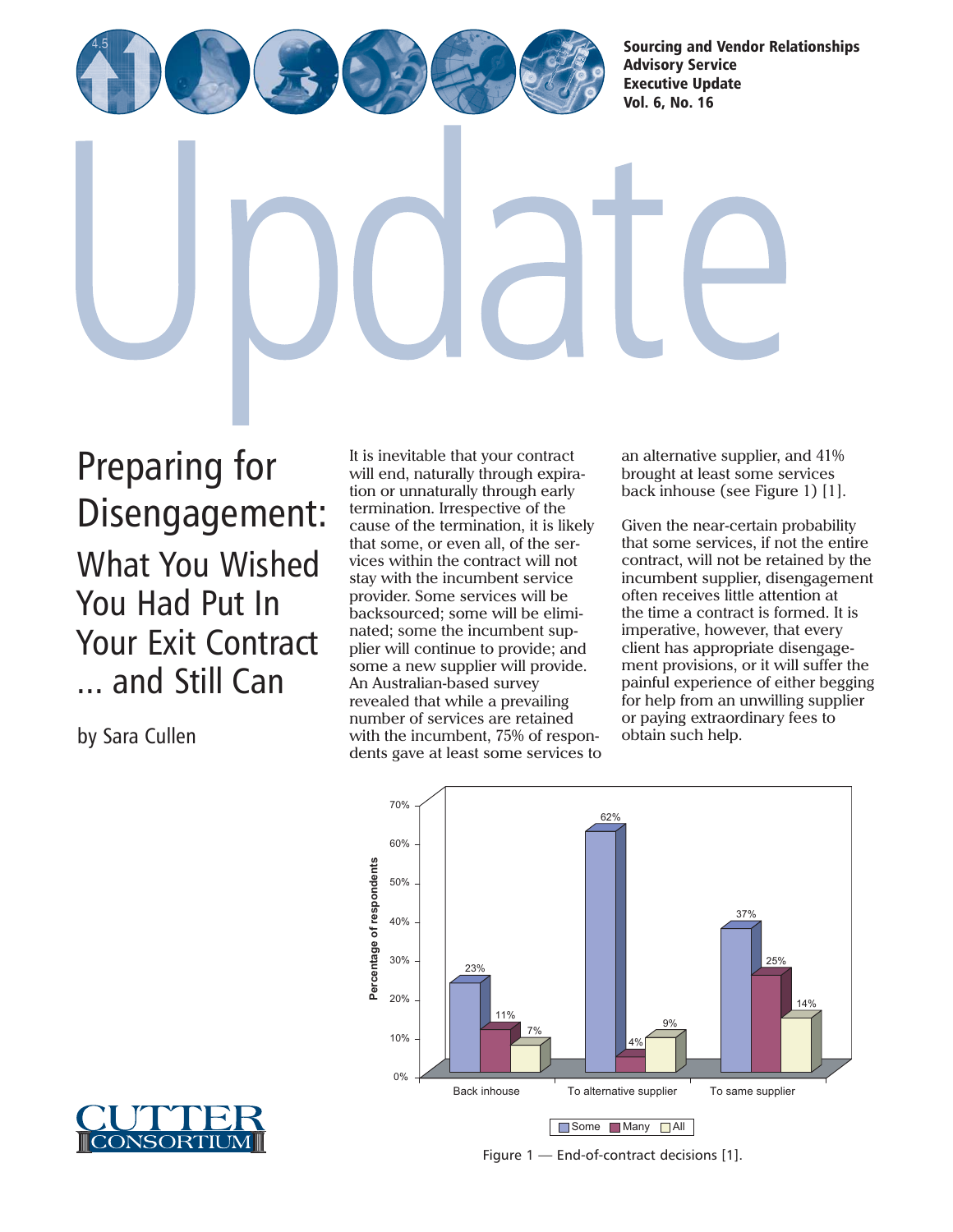#### DISENGAGEMENT PROVISIONS

#### *Intent of the Disengagement*

First, the intent of the disengagement should be clearly articulated. This provision typically states that the parties agree that disengagement must be conducted such that the business of the client is able to continue to operate as if the termination circumstances and resultant disengagement had not occurred.

# *Duty to Continue Services*

This provision requires the supplier to continue providing the services as per normal operations during the disengagement period. However, it also gives the client the right to complete the services itself, or engage a third party to complete any part of the services, which allows for suspension of payments otherwise due to the supplier regarding services taken out of the supplier's hands.

#### *Disengagement Assistance*

This provision requires the supplier to provide all reasonable disengagement assistance to the client for the orderly transfer of the disengaged services to support the client's requirements for business continuity during the disengagement period. It also specifies the workforce and other resources that will be made available to provide disengagement assistance.

# *Disengagement Plan*

This plan contains the details of the procedures, processes, responsibilities, and obligations that arise after the client gives notice of termination or upon expiry of a term, as well as defines the disengagement period. Most important, it specifies the obligations of both parties (or all three parties) and the resources that the parties are to provide.

Most clients require this plan in the initial bid by the supplier along with the transition-in plan, putting both into separate schedules to the contract. However, in some cases, the client may merely require the supplier to provide such a plan upon notice.

# *Staff or Asset Transfers*

Staff and asset transfer clauses allow the client to obtain staff and assets that it transferred to the supplier at the start of the contract or that it would like to "buy in" to continue the services. The conditions for the transfer included in these provisions typically are the following:

- The offer of employment process, any payments to be made to the supplier, and the right of the employee to reject the offer
- The manner in which the assets will be priced (typically fair market value as determined by an independent valuer or book value)
- The period in which the transfers must occur or the right(s) expire

This section of the disengagement provisions also requires the supplier not to hinder the process in any way, allow access to staff for recruitment processes, such as interviews, as well as access to assets for condition audit, inventory, and/or valuation purposes.

# *Handover Assistance*

Handover occurs when another supplier has won the contract. The provisions address the obligation by the supplier to:

Review all procedures, diagrams, work-in-progress, documentation, software, and so on with the successor

- Provide the successor with access to all necessary information relevant to the ongoing provision of similar services
- Conduct training of the successor as directed by the client
- $\blacksquare$  Participate as directed by the client in any parallel testing
- Allow the successor access to the supplier's site where deemed necessary by the client to assist in the orderly handover

In addition, these provisions describe the obligations of all parties (successor, former supplier, and client) regarding the handover acceptance process, testing, and the signing of a tri-party handover acceptance form evidencing that all parties have fulfilled their obligations and that the successor is now in charge.

#### *Novation and Assignment*

These provisions are required if there are subcontracts, licenses, or other agreements that need to be transferred to the successor. Novation has the successor "stepping" into the contract as the party from the inception of the agreement being transferred; assignment has the successor stepping in from a specified date. Such provisions typically require the supplier to novate, assign, or procure the novation or assignment of the following:

- Software (third-party or supplierdeveloped) that has become incorporated in the services to the client in the form in which it is utilized within the services
- Subcontracts, maintenance agreements, leases, and so on under the incumbent supplier to the extent the relevant second party (if any) allows the supplier to do so

Typically, the supplier is required to pay all novation/assignment fees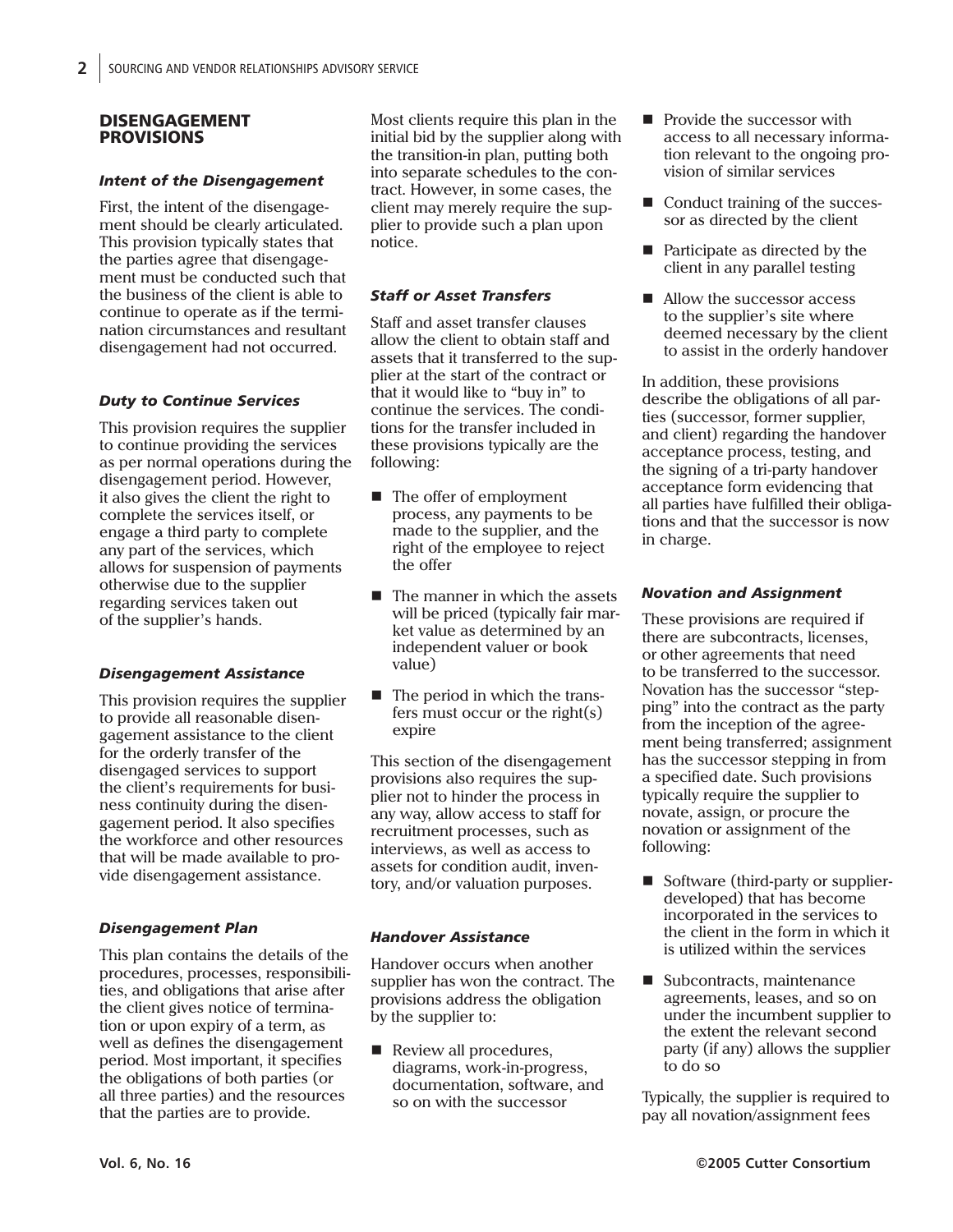and related transaction costs and execute the novation/assignment.

#### *Cancellation of Third-Party Services*

This provision requires the supplier to cancel all services from third parties that will not be novated/ assigned and will no longer be required, at no cost to the client. It is important that the provision explicitly states that the client will have no liabilities for any services unable to be cancelled.

# *Vacate Client-Owned Premise*

If the supplier has staff or equipment being accommodated at the client site(s), this provision states the requirements regarding vacating the site, removing equipment and leaving the site in no less condition than when it became occupied by the supplier's staff or equipment.

# *Deliver Up*

This provision requires the supplier to "deliver up" all of the following:

- Backup of all data, programs, libraries, code, and so on in a form reasonably requested by the client together with any medium containing or capable of reproducing that backup
- Material (electronic and paperbased) forms of the client's confidential information: data, records, documents, drawings, and so on in the form required by the client
- Documents that are necessary to enable the services to be provided by the successor in a manner that ensures orderly transition and continuity of service (e.g., system logs, problem tracking/resolution data, performance data, naming conventions)
- The surrender and cease of all access points, including links to the client's computer systems and access passes to the client's sites
- Assets and property owned by the client in the custody, control, or possession of the supplier

# *Data Accuracy*

This provision states that the supplier guarantees that the deliveredup data is accurate and up to date. It also requires the supplier to undertake — to the extent that it is unable to comply with the accuracy requirement — the procurement of any replacement data for the client as necessary to ensure compliance, or alternatively to pay the client the reasonable costs of doing so.

#### *Data Destruction*

This provision requires the supplier to destroy any of the client's confidential information together with any reproduction of that information and any medium containing or capable of reproducing that information, if requested by the client.

# *Client Audit Rights*

The client typically reserves the right to audit compliance with the disengagement plan and the disengagement provisions.

#### *Post-Disengagement Assistance*

Post-disengagement puts obligations on the supplier, subsequent to the disengagement period, to perform the following, if requested by the client:

- Answer questions regarding the services on an as-needed basis
- $\blacksquare$  Turn over any remaining client-owned reports and

documentation still in the supplier's possession

- Provide the client with access to all necessary information relevant to the ongoing provision of the disengaged services
- **E** Arrange or procure the secondment of its workforce as reasonably required by the client subject to payment for such staff at pre-agreed rates
- **Provide access to any informa**tion and records in connection with any litigation to which the client is a party

The post-termination period does need to be specified, as the former supplier should not be expected to perform such services indefinitely. Depending upon what the parties agree, post-termination assistance may be provided at no additional cost to the client; but there may be additional fees (typically an hourly rate) that must be agreed upon up front, or the client runs the risk of being charged far above normal market rates.

# DEED OF DISENGAGEMENT

Fortunate clients that had not included the desired disengagement provisions within the current contract can still "bolt" them onto the deal through a separate deed of disengagement. However, it is entirely up to the supplier to agree to such a deed. The most successful approach has been before the client seeks other suppliers, and most certainly before the client announces its intentions to not continue with the incumbent supplier.

# **REFERENCE**

1. Cullen, S., P.B. Seddon, and L.P. Willcocks. *IT Outsourcing Practices in Australia*. Deloitte Touche Tohmatsu, 2001.